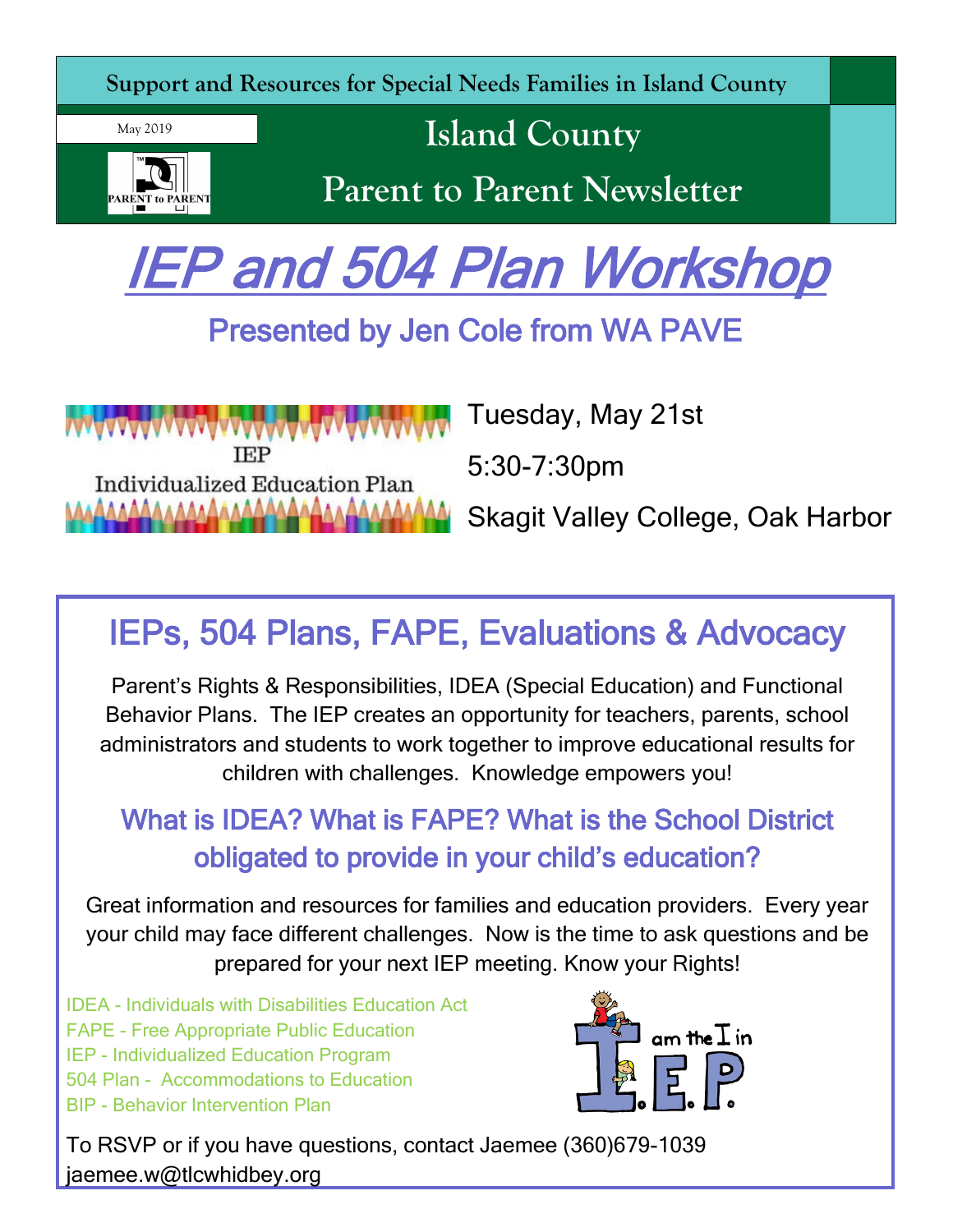# Bullying and Youth with Disabilities and Special Health Needs

Children with disabilities—such as physical, developmental, intellectual, emotional, and sensory disabilities—are at an increased risk of being bullied. Any number of factors— physical vulnerability, social skill challenges, or intolerant environments—may increase the risk. Research suggests that some children with disabilities may bully others as well.

Kids with special health needs, such as [epilepsy](https://www.stopbullying.gov/blog/2017/07/12/long-pause-was-really-seizure-understanding-epilepsy-and-bullying.html) or food allergies, also may be at higher risk of being bullied. Bullying can include making fun of kids because of their allergies or exposing them to the things they are allergic to. In these cases, bullying is not just serious, it can mean life or death.

#### Creating a Safe Environment for Youth with Disabilities

Special considerations are needed when addressing bullying in youth with disabilities. There are resources to help kids with disabilities who are bullied or who bully others. Youth with disabilities often have Individualized Education Programs (IEPs) or Section 504 plans that can be useful in crafting specialized approaches for preventing and responding to bullying. These plans can provide additional services that may be necessary. Additionally, [civil rights](https://www.stopbullying.gov/laws/federal/index.html#civil)  [laws](https://www.stopbullying.gov/laws/federal/index.html#civil) protect students with disabilities against harassment.

## Creating a Safe Environment for Youth with Special Health Needs

Youth with special health needs—such as diabetes requiring insulin regulation, food allergies, or youth with epilepsy— may require accommodations at school. In these cases they do not require an Individualized Education Program or Section 504 plan. However, schools can protect students with special health needs from bullying and related dangers. If a child with special health needs has a medical reaction, teachers should address the medical situation first before responding to the bullying. Educating kids and teachers about students' special health needs and the dangers associated with certain actions and exposures can help keep kids safe.

## Federal Civil Rights Laws and Youth with Disabilities

When bullying is directed at a child because of his or her established disability and it creates a hostile environment at school, bullying behavior may cross the line and become "disability harassment." Under Section 504 of the Rehabilitation Act of 1973 and Title II of the Americans with Disabilities Act of 1990, the school must address the harassment. Read more about [federal](https://www.stopbullying.gov/laws/federal/index.html#civil)  [civil rights laws.](https://www.stopbullying.gov/laws/federal/index.html#civil)

#### Bullying Prevention for Children with Special Health Care Needs

Having special health care needs due to neurological, developmental, physical, and mental health conditions can add to the challenges children and young people face as they learn to navigate social situations in school and in life. While bullying and cyberbullying is an unfortunate reality for many young people, children with special healthcare needs are at greater risk for being targeted by their peers.

One reason children and young adults with special health care needs might be at higher risk for bullying is lack of peer support. Having friends who are respected by peers can prevent and protect against bullying. [Ninety-five percent](https://nces.ed.gov/fastfacts/display.asp?id=59) of 6- to 21-year-old students with disabilities were served in public schools in 2013. However, children with special health care needs may have difficulty getting around the school, trouble communicating and navigating social interactions, or may show signs of vulnerability and emotional distress. These challenges can make them be perceived as different, and increase their risk of aggression from peers.

Young people with special needs may benefit from, both individualized and class-wide approaches to address the specific effects of their condition and prevent them from becoming the target or perpetrator of bullying. Teachers, school staff, and other students need to understand the specific impairments of a child's health condition, so that they can develop strategies and supports to help them participate and succeed in class and with their peers.

#### Potential Perceived Differences

Children and youth with special needs are impacted by their conditions in a variety of ways. Every child is unique, and so are the ways that their health condition affects them. Some impairments, such as brain injuries or neurological conditions, can impact a child's understanding of social interactions and they may not even know when they are being bullied. Here are a few ways that disabilities may affect children:

Children and youth with [cerebral palsy,](https://www.cdc.gov/ncbddd/cp/index.html) [spina bifida,](https://www.cdc.gov/ncbddd/spinabifida/) or other neurological or physical conditions can struggle with physical coordination and speech.

[Brain injuries](https://www.cdc.gov/traumaticbraininjury/) can impair speech, movement, comprehension, and cognitive abilities or any combination of these. A child or youth with a brain injury may have trouble with body movements, or speaking in a way that others can understand. It could take them longer to understand what is being said or to respond. Children and young people with [Autism Spectrum Disor-](https://www.cdc.gov/ncbddd/tourette/)

[der,](https://www.cdc.gov/ncbddd/tourette/) [Attention Deficit Hyperactivity Disorder,](https://www.cdc.gov/ncbddd/adhd/) and [Tourette's Syn](https://www.cdc.gov/ncbddd/tourette/)[drome](https://www.cdc.gov/ncbddd/tourette/) may have difficulties with social interactions, sensitivities, impulsivity, and self-regulating their behavior or effectively communicating.

A child or young person who experiences anxiety or depression or who has a [mental health condition](https://www.samhsa.gov/disorders/mental) may be withdrawn, quiet, fearful, anxious, or vulnerable. They may exhibit intense social awkwardness or have difficulty speaking.

Children who have [epilepsy](https://www.cdc.gov/epilepsy/index.html) or [behavioral disorders](https://www.cdc.gov/childrensmentalhealth/behavior.html) may exhibit erratic or unusual behavior that makes them stand out among their peers.

#### Supporting Special Needs and Preventing Bullying at School

Strategies to address student's special needs at school can also help to prevent bullying and have positive outcomes for all students, especially tactics that use a team approach, foster peer relationships, and help students develop empathy. Some strategies include: Engaging students in developing [high-interest activities](https://www2.waisman.wisc.edu/naturalsupports/pdfs/TASH_Friendship_Matters_2008.pdf)

 $\mathbb{E}$  in which everyone has a role to play in designing, executing or participating in the activity.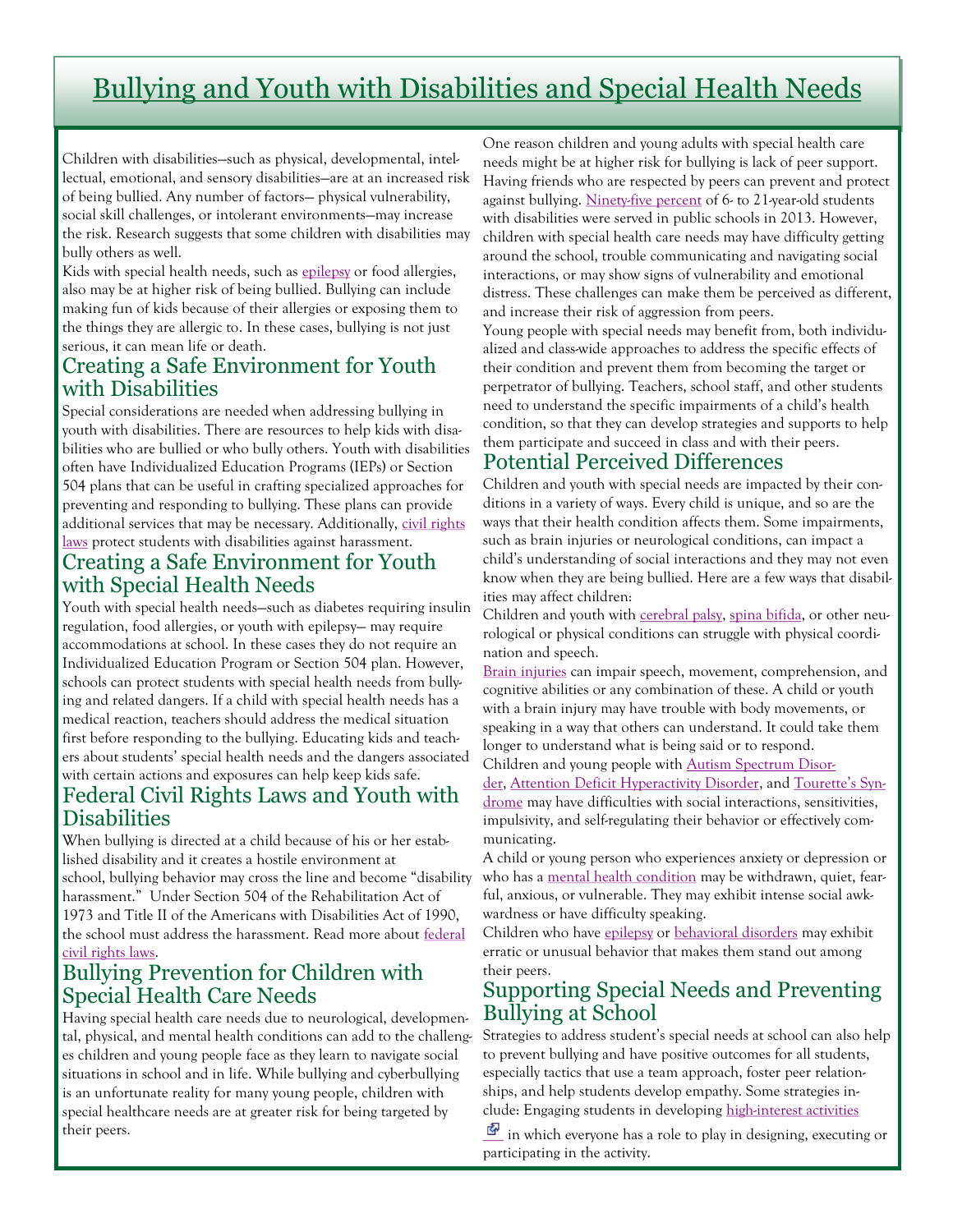# Community Summit Enriching Lives

Statewide conference in Wenatchee June 11-13 for teens, adults and their families about resources and programs available to transition into adulthood. For



SUM

more info or scholarship for registration, contact Mike Etzell (360)678-7883

## Fathers Network Campout Father's Day Weekend Come for the Weekend or Just the Day

Fri, June 14, 4pm – Sun, June 16, 12pm

Washington Park. Anacortes in the Group Camp Area



Free Family Fun! You don't need to be a father to join in the fun. Come for the whole weekend or any part of it. We start Friday evening and leave by noon on Sunday. BBQ on Saturday night.

Contact Louis Mendoza at 425-653-4286 or louis.mendoza@kindering.org for more information or with questions. More Information on our Facebook page (search for Washington State Fathers Network) and our website at fathersnetwork.org/

## **Bullying Continued……**

- Providing general up-front information to peers about the kinds of support children with special needs require, and have adults facilitate peer support.
- Creating a buddy system for children with special needs.
- Involving students in adaptive strategies in the classroom so that they participate in assisting and understanding the needs of others.
- Conducting team-based learning activities and rotate student groupings.
- Implementing social-emotional learning activities.

Rewarding positive, helpful, inclusive behavior.

## Peer Support Makes a Difference

Here are a few examples of innovative strategies used by schools to promote peer-to-peer learning, foster relationships, and prevent bullying:

One high school created a weekly lunch program where student's with and without special healthcare needs sat and ate lunch together. Several senior students led the group, and invited their friends to join. All kinds of students participated. The students got to know each other through question and answer periods and discussions over lunch. They discovered things they had in common and formed friendships. A group of them went to the prom together.

Youth at one school held a wheelchair soccer night. Students with special healthcare needs that used wheelchairs coached their peers in how to use and navigate the wheelchairs to play. The students helped another peer who used a wheelchair who was interested in photography by mounting a digital camera on her chair so she could be the game photographer. Another school created a club rule that required clubs to rotate leadership responsibilities in club meetings so that every member had a chance to run the group. This allowed students with special health care needs to take on leadership roles. Peer support is an important protective factor against bullying. By working together, teachers, parents and students can develop peer education, team-building, and leadership activities that foster friendships, build empathy, and prevent bullying to make schools safer and inclusive for all students, including children with special healthcare needs. [https://www.stopbullying.gov/at](https://www.stopbullying.gov/at-risk/groups/special-needs/index.html)-risk/groups/special-needs/index.html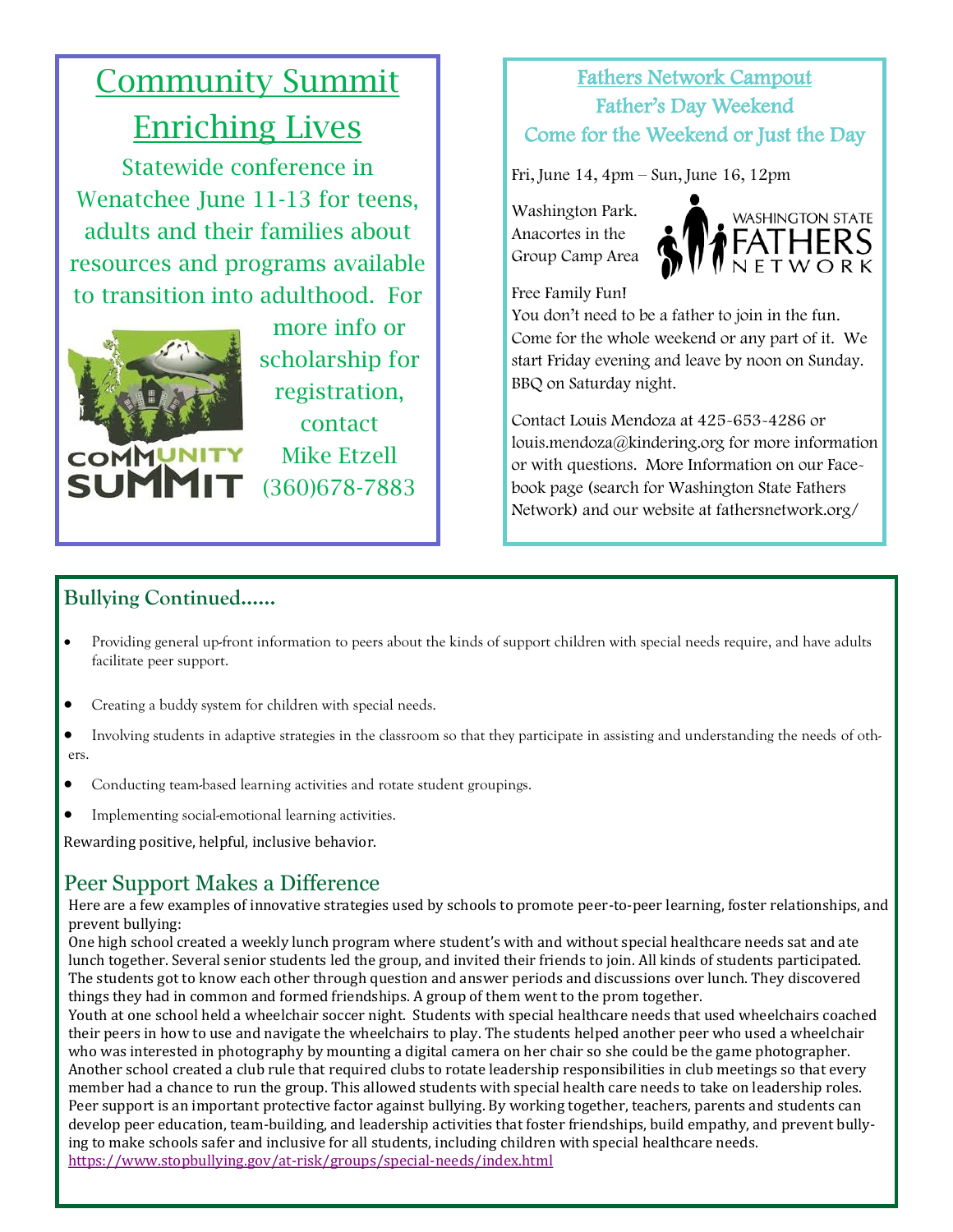# THESE TIPS MADE FLYING WITH MY SPECIAL NEEDS CHILD EASIER, HOPEFULLY THEY WILL HELP YOU, TOO:

## **Check the "Special Services" box when booking your flight**

Even if you don't need a wheelchair, the airline will have someone available to help you get to the gate and on and off the flight. We've used this service on Delta, Southwest and Frontier airlines, all with great results.

Make sure that you remind them of this service request at the ticketing counter and check in at the gate early, reminding them of your boarding needs. I always say (with a cheery laugh), "It takes a small village for us to travel – Everyone will be happier if

we have extra time to pre-board." It's true! Nobody wants to be hit by our car seat or bags as we balance everything. On this flight my older daughter couldn't get the car seat and our carry-ons on the plane by herself – I was carrying V. The flight attendants stowed everything for us while my daughter put in my car seat. Flight attendants have installed the car seat for me before when I flew alone with my special needs daughter.

#### **Prepare for Bathroom Breaks**

Our kids all have different needs, but my child wears a diaper. 4+ hours is a long time in diaper, but changing in the bathroom on an airplane is almost impossible, so I have a few tricks to keep her comfortable. I buy [diaper](http://www.amazon.com/gp/product/B00839749A/ref=as_li_tl?ie=UTF8&camp=1789&creative=390957&creativeASIN=B00839749A&linkCode=as2&tag=speneetramom-20&linkId=3WMOY7YYVDUVOHBK)  [doublers](http://www.amazon.com/gp/product/B00839749A/ref=as_li_tl?ie=UTF8&camp=1789&creative=390957&creativeASIN=B00839749A&linkCode=as2&tag=speneetramom-20&linkId=3WMOY7YYVDUVOHBK) or [Poise](http://www.amazon.com/gp/product/B0052SGBG2/ref=as_li_tl?ie=UTF8&camp=1789&creative=390957&creativeASIN=B0052SGBG2&linkCode=as2&tag=speneetramom-20&linkId=LLWEPDYCNK2NVBXA) inserts, you now those ones advertised for the geriatric set? Yep, those. The are like formfitted, super absorbent maxi pads. And they work. I don't even care what anyone thinks when I buy them. I also put some [Calazime](http://www.amazon.com/gp/product/B001D0NARQ/ref=as_li_tl?ie=UTF8&camp=1789&creative=390957&creativeASIN=B001D0NARQ&linkCode=as2&tag=speneetramom-20&linkId=AV6UKWLIXB6ORURB) on her bum to protect her skin. So far I have been able to find family bathrooms in every airport terminal I've changed planes in, they have larger changing tables. It grosses me out to think about putting my child on them, so I bring [disposable bed](http://www.amazon.com/gp/product/B000FD2AZ0/ref=as_li_tl?ie=UTF8&camp=1789&creative=390957&creativeASIN=B000FD2AZ0&linkCode=as2&tag=speneetramom-20&linkId=EZFWNRQZXCEDSUMD)  [pads](http://www.amazon.com/gp/product/B000FD2AZ0/ref=as_li_tl?ie=UTF8&camp=1789&creative=390957&creativeASIN=B000FD2AZ0&linkCode=as2&tag=speneetramom-20&linkId=EZFWNRQZXCEDSUMD) to put down under her for a super quick change.

#### **Snacks**

I bring lots of [snacks](http://www.amazon.com/s/ref=as_li_ss_tl?_encoding=UTF8&camp=1789&creative=390957&field-keywords=healthy%20kid%20snacks&linkCode=ur2&rh=n%3A3760901%2Ck%3Ahealthy%20kid%20snacks&tag=speneetramom-20&url=search-alias%3Dhpc&linkId=HOVQ36H32QNDYDAK) , lots. Crackers, cheese, carrots, protein bars – a wide variety. Nothing diverts attention like a snack and you know the airline will not provide much to keep a tummy satisfied. My oldest child was

recently diagnosed with Type 1 diabetes and requires insulin and blood sugar monitoring, so I have lots of extra food that we know works well for her just in case we are stuck on the tarmack or have flight delays.

#### **Keep Ears from Hurting**

Gum is great for keeping the ears from plugging due to



altitude – my daughter loves chewing gum, so that works for us. Basically anything that makes the jaw work during take off and descent is helpful, like a pacifier or bottle. For an older child consider [EarPlanes](http://www.amazon.com/gp/product/B000FFQCCU/ref=as_li_tl?ie=UTF8&camp=1789&creative=390957&creativeASIN=B000FFQCCU&linkCode=as2&tag=speneetramom-20&linkId=VGPSKXZQV7RE6LY6) . They are like ear plugs that keep your ears from popping

and hurting.

## **Bring Things to Do**

Bring a favorite toy or stuffed animal to comfort your child, plus a couple of books or toys. I load new stories on my daughter's iPad, that keeps her entertained. We have these [Sol Republic wireless earphones](http://www.amazon.com/gp/product/B00HFKM6ZK/ref=as_li_tl?ie=UTF8&camp=1789&creative=390957&creativeASIN=B00HFKM6ZK&linkCode=as2&tag=speneetramom-20&linkId=SJFKA4OV6EHMHE5T) and love them! Keeping your child entertained means a better flight for everyone. I was actually able to read a book  $-1$ never have that kind of time to myself, it felt kind of luxurious…

### **Check as Many Bags as Possible**



Believe me, the less you are lugging around, taking through TSA and trying to board the plane with, the happier you will be. A couple of times flight attendants have gate checked one of my carryons for me at no charge. It

was nice to have one less thing to lug onboard and they were thankful to have extra room in the overhead compartments.

## **Protect Your Stroller or Wheelchair**

My daughter needs a special chair, she can't sit in a typical wheelchair, so we take her stroller type wheelchair all the way out to the door of the plane and I fold it down. I've watched the baggage handlers with it and although I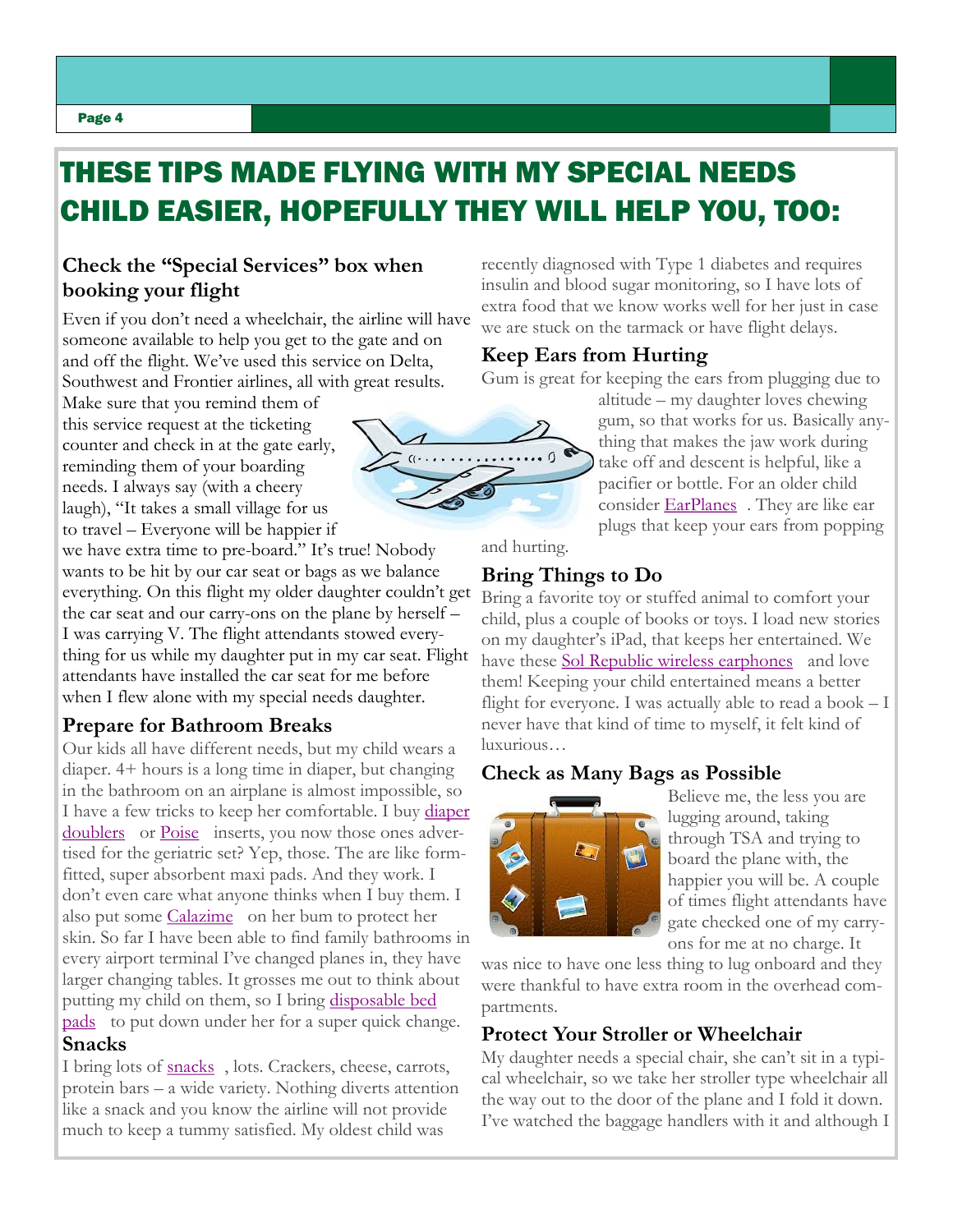#### **Travel Tips Continued……**

haven't witnessed abuse, it doesn't get treated as the \$3,000 piece of equipment that it is. Make sure that it's tagged with your name and contact information and if a case is available for your equipment, get it. I just got a case for ours, but the reality is I don't use it as often as I should, there's just too much going on to get her on the flight and her chair packed up. Consider travel insurance that covers your chair.

#### **Pack Medications in Your Carry-On**



You never know when your flight will be delayed, or checked bags mis-directed. Keep you meds with your carry-ons – including Advil…for you. I *always* need Advil after a flight.

1. **In many airports there are lines for wheelchairs or special needs.** Ask someone if you don't see one; the lines are usually a lot shorter and the agents there are more experienced with special needs. You can bring liquid meds through TSA. Bring them in your prescription bottle and hand them directly to TSA and tell them that they can't be x-rayed. They will hand check them, which sometimes means you get a pat down, no big deal. I've also done this with juice boxes for my daughter diagnosed with diabetes, the same goes for tube-feeding nutrition drinks and baby formula.

#### **Bring a Lightweight Blanket**

A little [travel blanket](http://www.amazon.com/gp/product/B00LWAC1UE/ref=as_li_tl?ie=UTF8&camp=1789&creative=390957&creativeASIN=B00LWAC1UE&linkCode=as2&tag=speneetramom-20&linkId=INGL3WB67MLWTGEV) comes in handy, sometimes flights get chilly or it can be used as a pillow. Believe me, somebody will use it  $-$  it might be you.

One thing I've learned is that **flying with my special needs child gets easier with every trip**, we have the routine down to a science. My special needs daughter actually laughs when the engines rev up because she knows we are going someplace fun. But that's not how our first trip went, so take heart, **the more you travel the better you all get at it**, and the more fun you are able to have.

# Enjoy the adventure! <http://www.specialneedstravelmom.com/>

# National Parks & Federal Recreational Lands Disability Access Pass

About your Access Pass:

A free, lifetime pass - available to U.S. citizens or permanent residents of the United States that have been medically determined to have a permanent disability (does not have to be a 100% disability) - that provides admittance to more than 2,000 recreation sites managed by five Federal agencies.

May also be obtained free in person at a federal recreation site.

Provides entrance or access to pass owner and accompanying passengers in a single, private, non-

commercial vehicle at Federal operated recreation sites across the country.

Photo identification may be required to verify ownership.

Passes are NON-REFUNDABLE, NON-TRANSFERABLE, and cannot be replaced if lost or stolen.

The cost of obtaining an Access Pass through the USGS is ten dollars (\$10). The pass itself is free, and there

is a ten dollar fee for processing the application. Applicants must provide documentation proof of residency and documentation of permanent disability. If you cannot order an Access pass online, you can submit a paper application by mail to the USGS using the paper application and enclosing the same documents and \$10 fee.

At many sites the Access Pass provides the pass owner a discount on Expanded Amenity Fees (such as camping, swimming, boat launching, and guided tours).

See Access Pass Benefits section. https://store.usgs.gov/access-pass